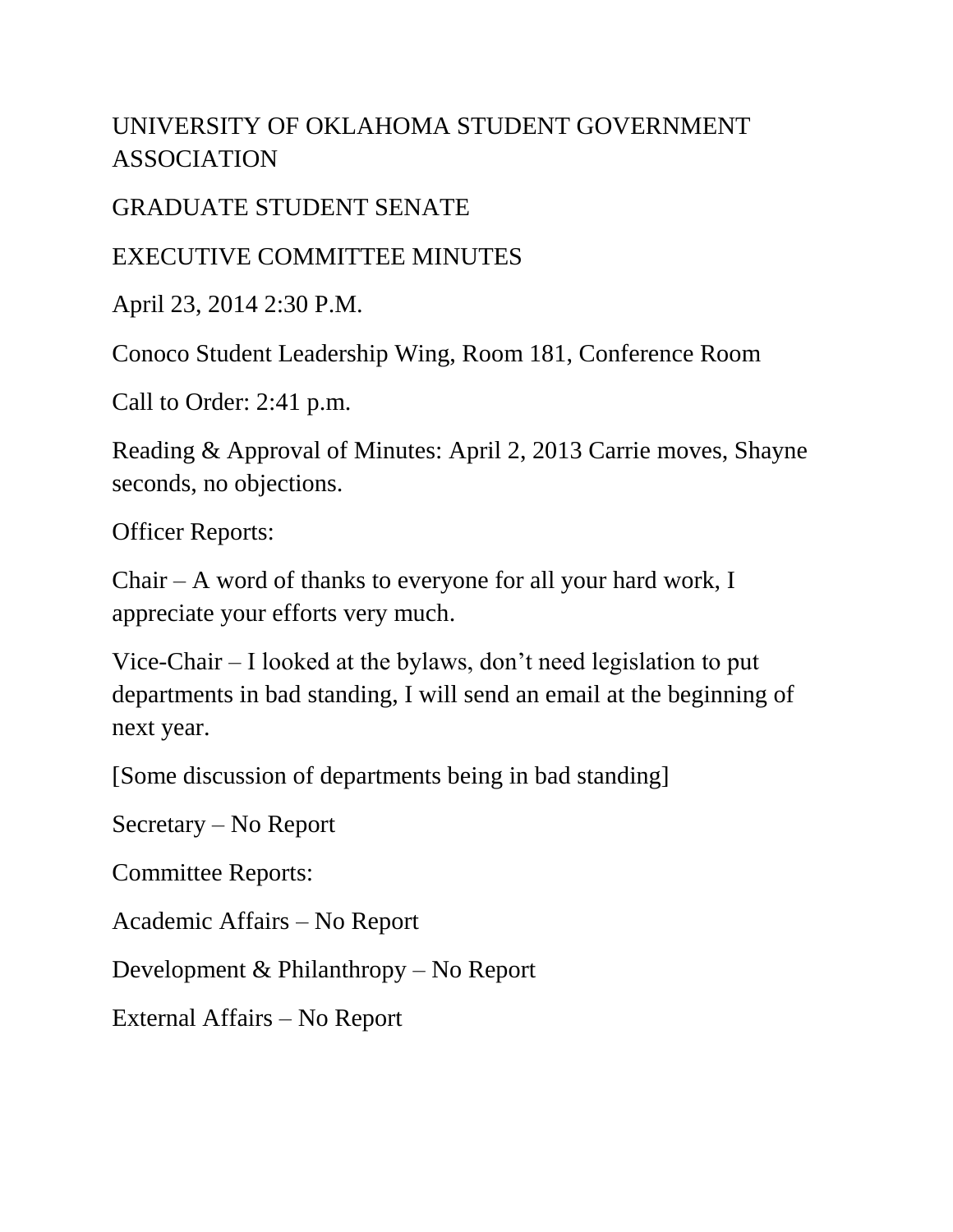Human Diversity – Trying to get money the Gala at Fred Jones, don't know when that money is coming, but need 150 dollars to reserve Fred Jones

Internal Affairs – No Report

Problems & Projects – We figured out the problem of this Sunday, will need the Chair's signature and a copy of the agenda

Public Relations – No Report

Ways & Means – Grants are done, still dealing with disgruntled people.

[Discussion of grants process]

Special Orders: None.

Old Business: None.

New Business:

GF14-19 Emergency Allocation #13

Motion to Bring before Committee by Shayne, second by Pete.

[Some discussion regarding this resolution.]

Move to Send to Floor with Do Pass Recommendation- Shawn moves, Carrie seconds, no objections.

GF14-20 An Act Consenting to the Appointment of SGA General Counsel 2014-2015

Motion to Bring Before Committee- Shayne moves, Jacob seconds, no objections.

[Some discussion regarding this bill.]